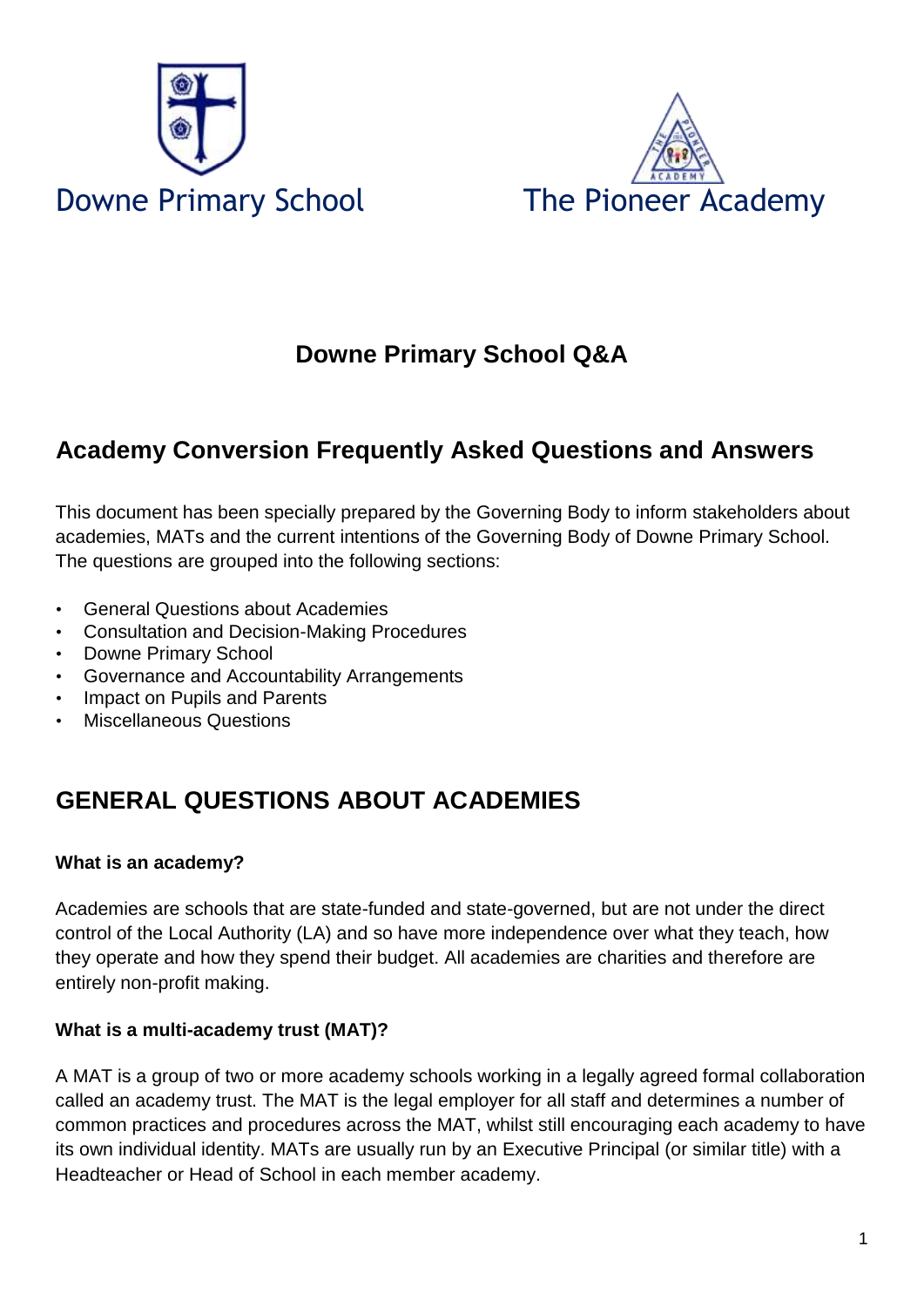### **What is the position nationally on Academies?**

The Labour government introduced the first academy schools in 2002. At the time, academies were only for long-term under-achieving secondary schools in inner city areas and for brand new secondary schools in areas where there was a shortage of high achieving schools. They were sponsored by charitable organisations such as religious bodies, or by entrepreneurs and companies. The Conservative-led coalition government moved quickly after the election in 2010 to offer academy status to all good and outstanding schools and introduced the free schools programme (legally a free school is an academy).

At the start of September 2015, over 5,000 schools had become academies and a further 782 had applied for conversion. This represents around two thirds of all secondary schools and about a fifth of primary schools.

In the Government Schools White Paper: Schools White Paper, Opportunity for All, sets out plans to make sure every child can reach the full height of their potential published on 28<sup>th</sup> March 2022 (and updated in May 2022), it says " *By 2030 all children will benefit from being taught in a school in, or in the process of joining, a strong multi-academy trust, which will help transform underperforming schools and deliver the best possible outcomes for children*."

# **CONSULTATION AND DECISION-MAKING**

### **Whose decision is it whether or not we become an academy?**

The decision to apply to become an academy lies with the school's Governing Body. The decision to accept or reject the application lies with the DfE and the Regional School Commissioner for the area the school is in.

# **Is everything already decided?**

No. Applying, or even having the application accepted in principle, does not automatically mean that Downe Primary School will become an academy. At any point up to the signing of the Funding Agreement, the Governing Body or the DfE could decide to stop the process. Downe Primary School Governors have looked though to secure the future of the school within the community and have worked tirelessly this year to look for ways to do this.

# **Who will the Governing Body be consulting?**

The Governing Body will be consulting with all staff at the school, parents and various other stakeholders, local schools, and other community members.

# **How will you be consulting? How can I share my views?**

You can also write to, or email, us at: [admin@downe.bromley.sch.uk](mailto:admin@downe.bromley.sch.uk) . Please put 'Academy Consultation' in the subject line in the email or on the front of the envelope, which can be delivered to the school office.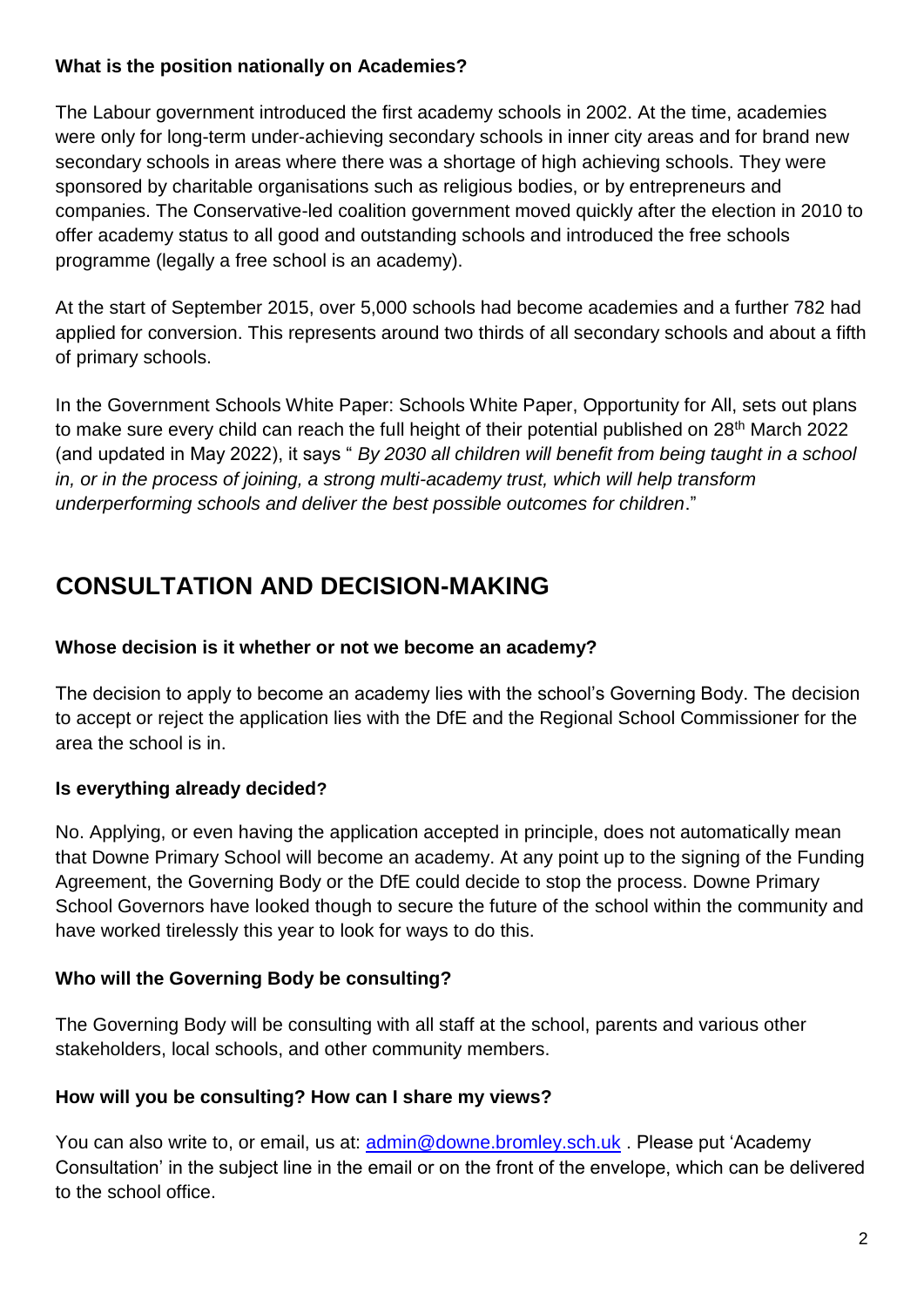### **What will you do with any responses you get?**

The responses will be reviewed by the Governing Body, and therefore will be a factor in the decision making process. Responses will be made to each question raised either directly, or added to the miscellaneous question section below.

### **The question I want to ask is not in this Q&A document. How can I ask my question and get an answer?**

Questions can be submitted through email or by letter as described above.

# **Downe Primary School**

### **Which academy trust does the Governing Body want to join?**

Downe Primary School Governing Body is consulting to decide whether to join The Pioneer Academy (TPA). This conclusion comes after careful consideration.

#### **Why do the Head Teacher and Governing Body think that it is in the best interests of the school to join a MAT? And why now?**

# **PULL Factors:**

Converting to an academy and joining TPA would be positive with a number of benefits and improvements because:

- Building on the achievements of our children to deliver higher standards and increase outcomes for all
- Flexibility and creativity to design a curriculum best for our children designed to be engaging, relevant and appropriate
- Freedom to share best practice with other like-minded schools to ensure best practice is shared to all staff
- Increase staff opportunities to ensure we recruit the highest quality of staff, and provide CPD & career progression opportunities to retain them
- Keep responsibility of school finances within our organization, as part of a MAT we could use our greater buying power to negotiate contracts and services that achieve much better value for money than each school negotiating individually. This means that more of the school's funding can be focused upon teaching and learning.
- It would enable us to build stronger relationships and partnerships with key local educational organisations.
- It would enable our quality of education to extend beyond the pupils who attend Downe Primary School because being an academy would allow greater sharing of resources and expertise.
- This is a unique opportunity to join a strong Primary focused MAT
- Joining TPA can improve the important transition from the primary phase to the secondary phase of a child's education.
- Joining TPA would not prevent us from working in partnership with the LA or other local schools. We would be able to continue that relationship in the areas that we consider most beneficial for the school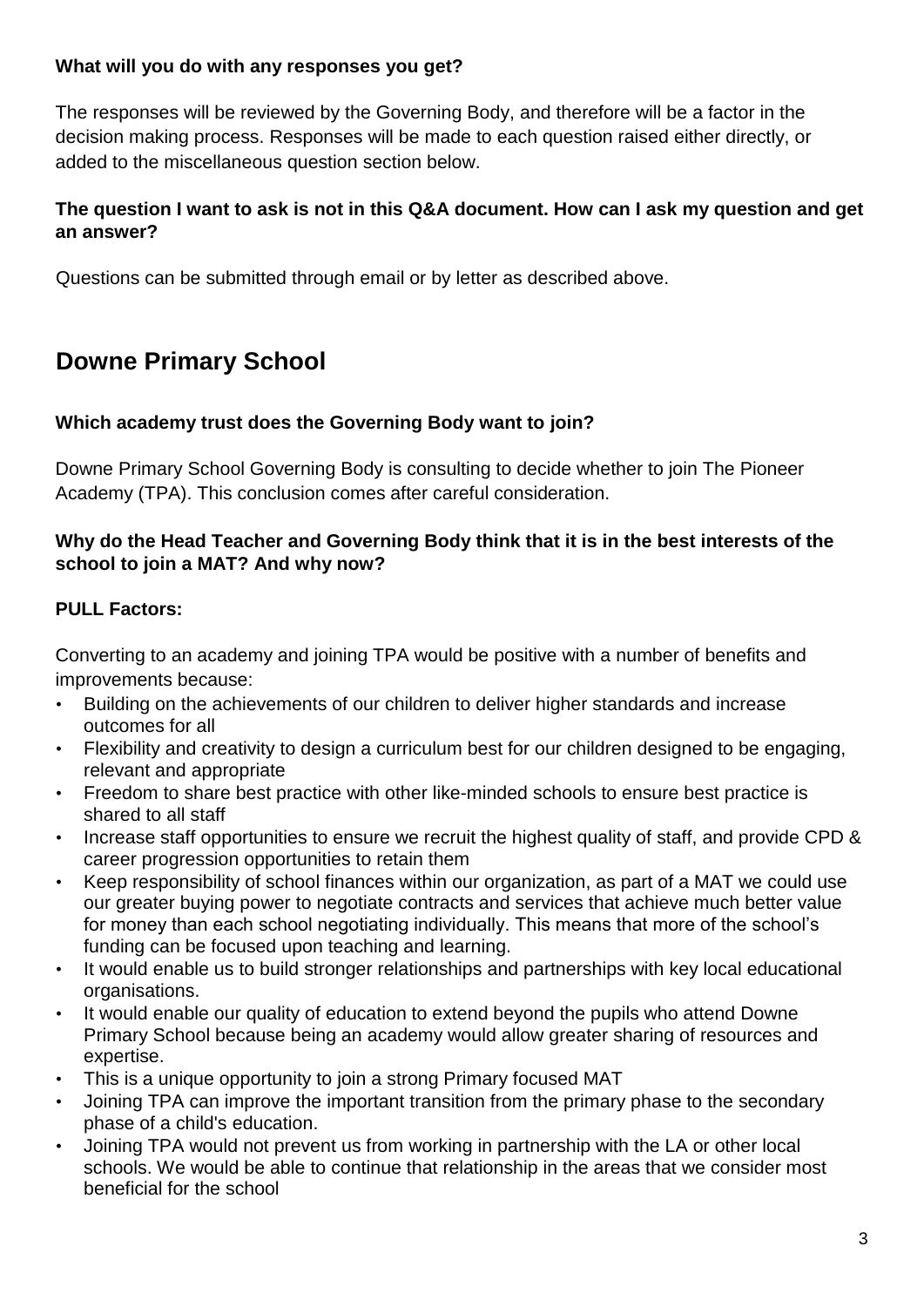### **PUSH Factors**

There are several factors that are pushing us towards academisation:

- 1. The number of academies is steadily growing and government policy is now again focused on all schools joining MATS by 2030.
- 2. School funding has reduced over the lifetime of the present Parliament. The Institute for Fiscal Studies estimates that funding per pupil will fall by about 8% over the next 4-5 years which means that further collaboration and sharing of resources with other schools will become even more important.
- 3. Continuing reductions in Local Authority budgets means schools must find alternative sources of support that the LA is no longer able to provide.
- 4. The current Foundation Trust we are a part of cannot provide the support the school needs to continue to provide the education for the children of Downe Village & surrounding areas.

# **IMPACT ON PUPILS AND PARENTS**

### **Will my child's education at Downe Primary School be better or worse?**

When the Governing Body considered all of the options that are available to Downe Primary School, the principle concern was to recommend a strategy that would provide the best outcomes for current and future pupils. The Governing Body is convinced that converting to an academy and joining TPA will offer children a better education than that which would be available through any other strategy, including doing nothing and remaining under LA control.

Downe Primary School has an excellent record of recruiting, developing and retaining high quality staff. As part of TPA, there will be a larger, but still tight-knit, group of staff who can share ideas and collaborate on initiatives. In an ever tightening financial situation, we will be better placed to make sure our financial and other resources are targeted on improving the education of our pupils.

### **My child has special educational needs. I am concerned that this might mean changes for the worse.**

The motivation for the proposed changes is securing and improving the standard of education that the school is able to provide to all children. The Governing Body is not aware of any reason why the educational experience offered to any group should not be maintained and improved through joining TPA. There is no reason why children with special educational needs should experience negative changes. All academies must comply with the legally binding Code of Practice on Special Educational Needs and Disabilities and that is the 'safeguard' that all pupils and parents will continue to have.

#### **What will change if we become an academy and what will stay the same?**

The educational experience for children would continue to improve through initiatives that are developed or supported by the teaching staff at Downe Primary School, supported by the expertise, networking and best practice being part of TPA will bring.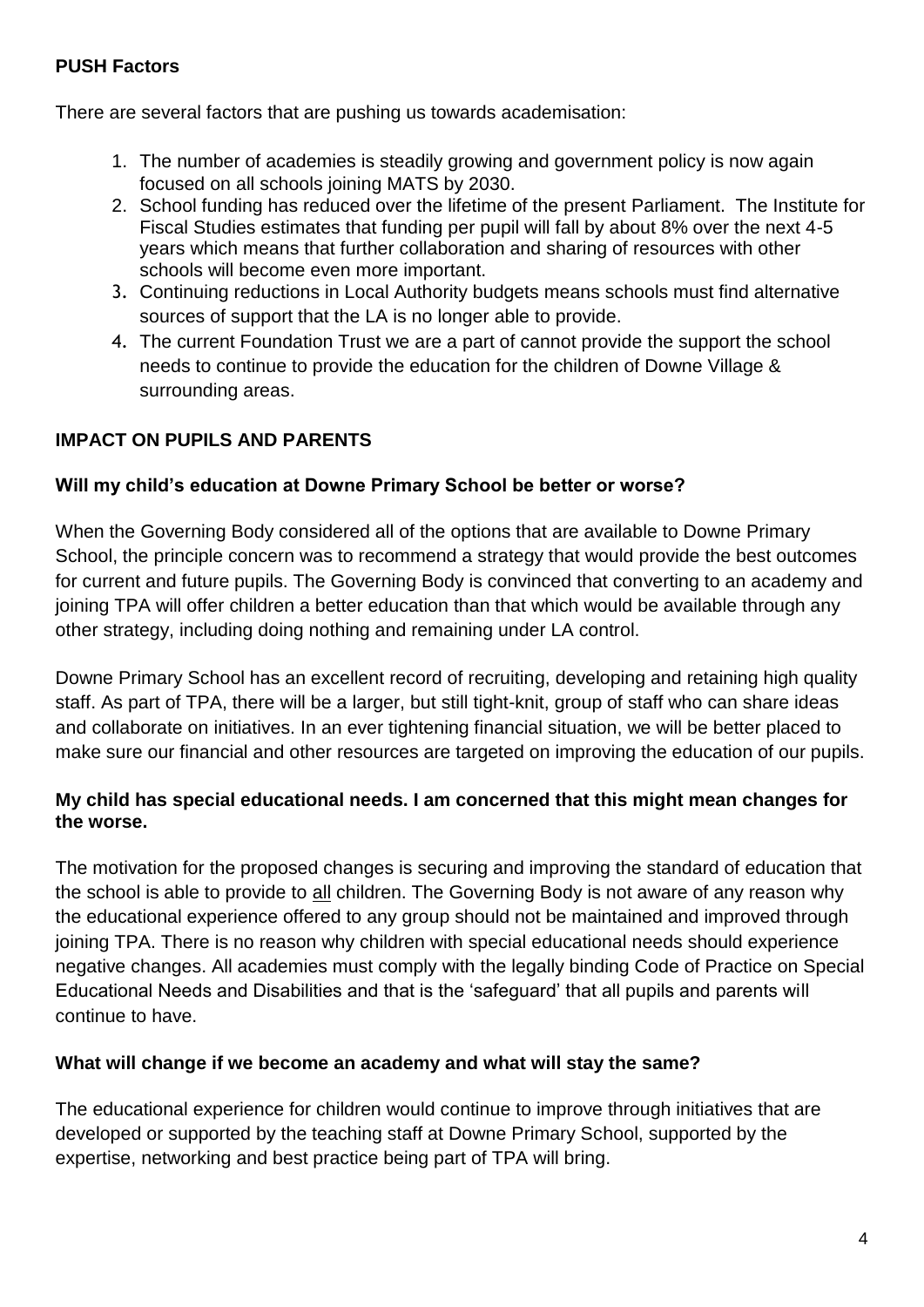There are no plans to change the school uniform or any other day-to-day arrangements, although inset days would be coordinated across TPA.

# **Will it be harder for local families to get their children into Downe Primary School?**

Conversion to an academy should not influence the admissions process because all academies have to comply with the legally binding Code of Practice on School Admissions in exactly the same way as state maintained schools. Academies are still required to comply with the relevant codes in respect of admissions, exclusions and special education needs.

In terms of administering the application process for school places, the school will almost certainly continue to use the LA services for admissions.

# **GOVERNANCE AND ACCOUNTABILITY ARRANGEMENTS**

### **How are MATs governed and run?**

Downe Primary School has the opportunity to join an academy trust that is already established and one that brings a commitment to excellence, quality of leadership and vision to the running of other primary schools including a similar small school to Downe Primary within a 5 mile radius. This means that TPA would support the school in becoming an academy without the need for the school to establish a separate Charitable Trust and a Limited Liability company. The school would have a local governing body committed to providing challenge and support to the school senior leadership team, but this would be accountable to the Trust.

#### **How are the accountability and the competence of the MAT assured?**

Academies are still very accountable. Although they have more autonomy than schools under the control of the LA, they arguably have higher levels of accountability.

The Chief Executive Officer is accountable to the Board of Directors/Trustees and to the DfE through the Regional Schools Commissioner. The Board of Directors must report annually to the Members and must publish annual accounts as well as a report on their stewardship of the MAT over the previous year.

Individual academies are subject to Ofsted inspections and, under the regulations governing inspections, the MAT itself can also come under the scrutiny of Ofsted. If standards in any of the academies within a MAT are falling, the MAT can be challenged and scrutinised by the DfE through the system of Regional School Commissioners.

The Academies Financial Handbook governs the financial conduct of academies and the MAT. Budgets and accounts have to be submitted to the Education Funding Agency. The accounts have to be audited externally by independent auditors. Annual accounts and all details of directors have to be submitted to Companies House.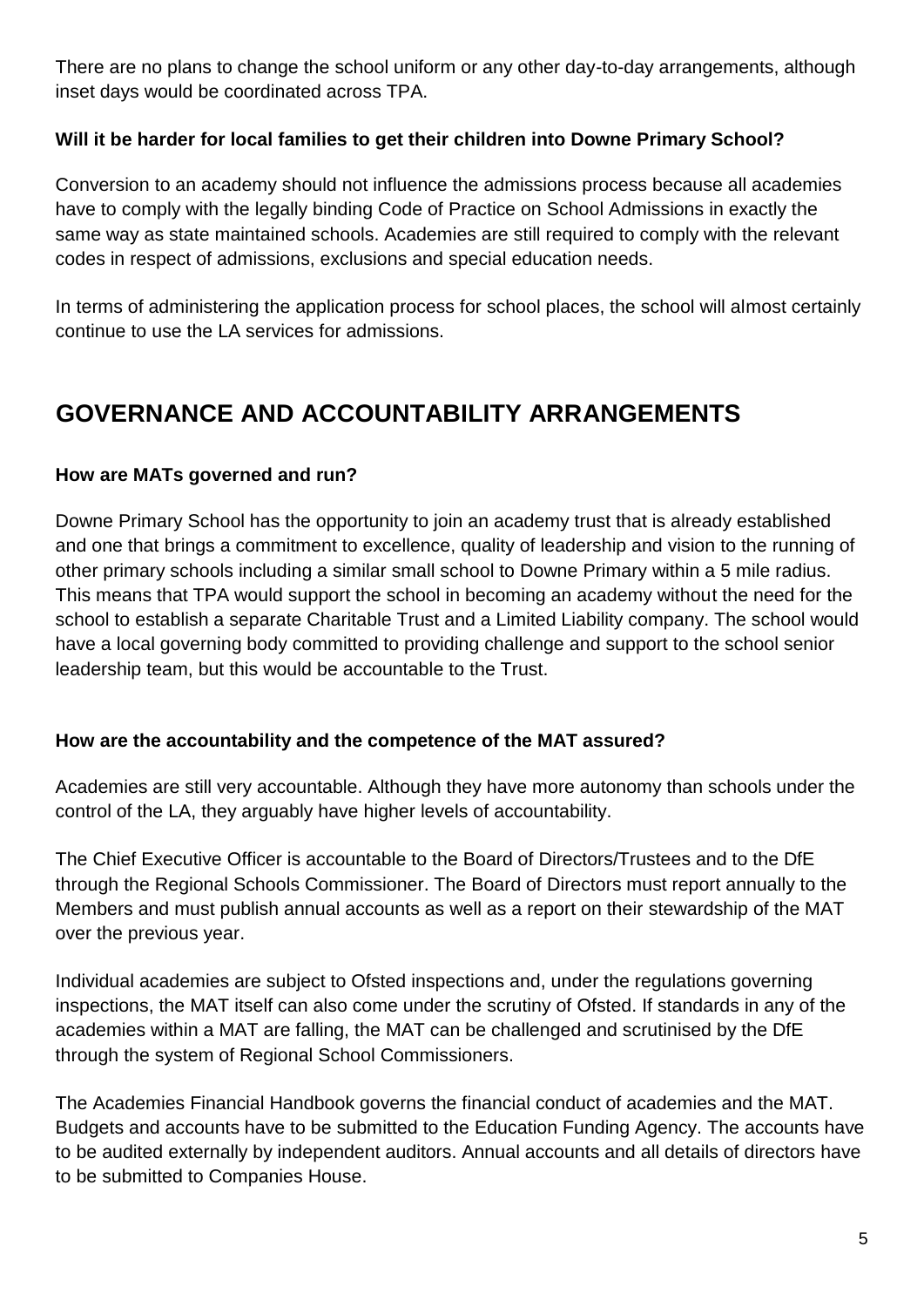#### **What happens when the present governors and senior staff move on?**

The Governing Body believes that by joining TPA, we would be joining the kind of organisation that capable staff will also want to join. The Governing Body believes that there will always be a strong pool of talent and experience on which to draw. There are specified periods of office for all the directors/trustees and any member of the Local Governing Body, with clear rules about how replacements are appointed.

In the case of senior staff, being part of a larger MAT means that there would be a larger pool of staff who are already experienced in our way of working and already share our ethos and who would potentially be able to step up to fill any vacancies. New staff would, of course, be appointed on the basis of ability.

# **MISCELLANEOUS QUESTIONS**

# **If Downe Primary School becomes an academy, how will it affect other schools?**

Downe Primary School's decision to academise and join TPA is not likely to affect other local schools, most of which in Bromley are already academies and this decision is also supported by the Local Authority. It is possible that other local schools might express an interest in joining TPA.

### **How will becoming an academy affect the school's finances?**

Academies receive their entire budget directly from central government from the Education Skilld and Funding Agency rather than receiving their funding from the LA. An academy is then free to choose how to purchase services. Academies are therefore responsible for securing best-value in the procurement of a wide-range of supplies and services. A MAT is funded by a contribution of a certain percentage of the participating schools' budgets. As larger organisations, MATs should be able to realise economies of scale that lead to savings for individual schools, through such activities as joint purchasing and procurement.

#### **Will the school be in a more secure financial position as an academy in TPA ?**

When the Governing Body assessed options available to Downe Primary School, an improved financial position was one of the principal concerns; however, to ensure that the chosen strategy was feasible and sustainable, the financial implications were investigated and continue to be thoroughly examined.

The Governing Body expects the school to be in a better financial position as a result of becoming an academy and joining TPA. The costs incurred while converting to an academy are compensated by a conversion grant.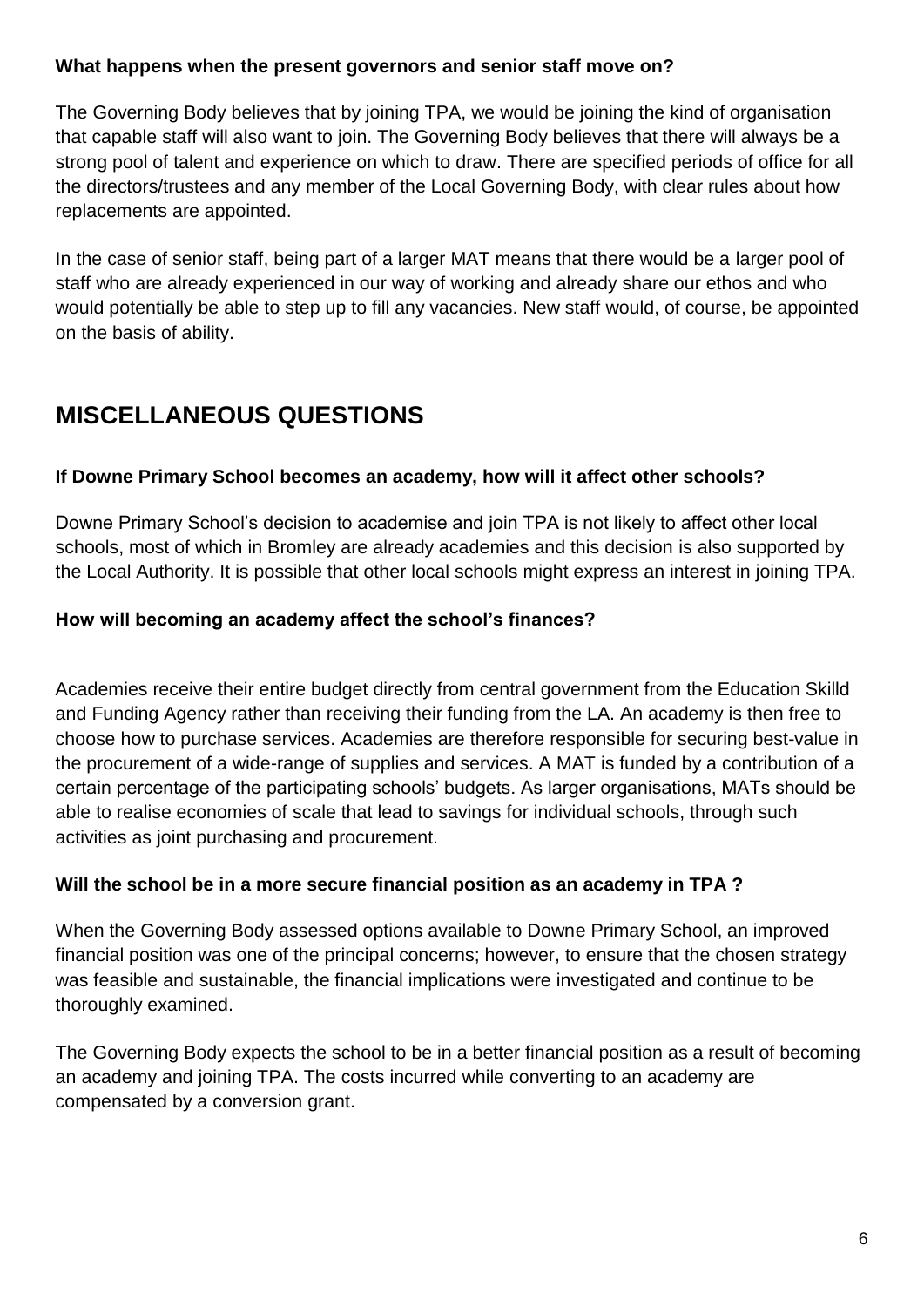#### **What will be the impact on the staff?**

One of the 'freedoms' afforded to academies is the right to set their own terms for staff pay and conditions. Understandably this is, and has always been, an issue of great concern for all teaching and support staff and their unions.

The Governing Body wants to make it clear that we fully recognise and appreciate the enormous effort and commitment of current Downe Primary School staff in contributing to the school's success and our pupils' outcomes. The concerns and welfare of our staff have been very much to the fore throughout the Governing Body's deliberations.

It is quite clearly in the best interests of Downe Primary School and our pupils, in particular, to continue to have motivated, contented and engaged staff and this remains a priority for the Governing Body throughout this process.

# **What is TUPE?**

All qualifying staff would transfer from the employment of the LA to the employment of TPA. Qualifying staff are generally those who have contracts of employment at a converting school on the date of conversion to academy status. This transfer takes place within the Transfer of Undertakings (Protection of Employment) Regulations 2006 (TUPE) for staff transfer, which ensures that staff retain all of their existing rights, terms and conditions and pension arrangements, including continuity of service. The pension arrangements for staff would be unaffected by the transfer.

The TUPE Regulations provide that the current employer's rights and obligations arising from a contract of employment existing on the date of transfer shall, by reason of such transfer, be transferred to the new employer.

Staff are able to respond to the consultation as part of the academisation process, including a meeting for all staff to discuss their views. In addition, there will be a further formal consultation process (involving trade unions) as stipulated by the TUPE regulations.

# **Land and Buildings**

The land and buildings of the school are leased to the Academy Trust for 125 years at a rent from the Local Authority and the academy would be responsible for the land and buildings (and reliant on the Secretary of State for capital funding)

# **Does Ofsted inspect academies?**

Yes, in exactly the same way as for maintained schools.

# **How can the Secretary of State intervene in an academy?**

The Secretary of State has the ability to terminate the Funding Agreement for each of the schools within the Academy Trust if specified situations, predominantly if a school is eligible for 'special measures' or 'requires significant improvement' following an Ofsted inspection, student